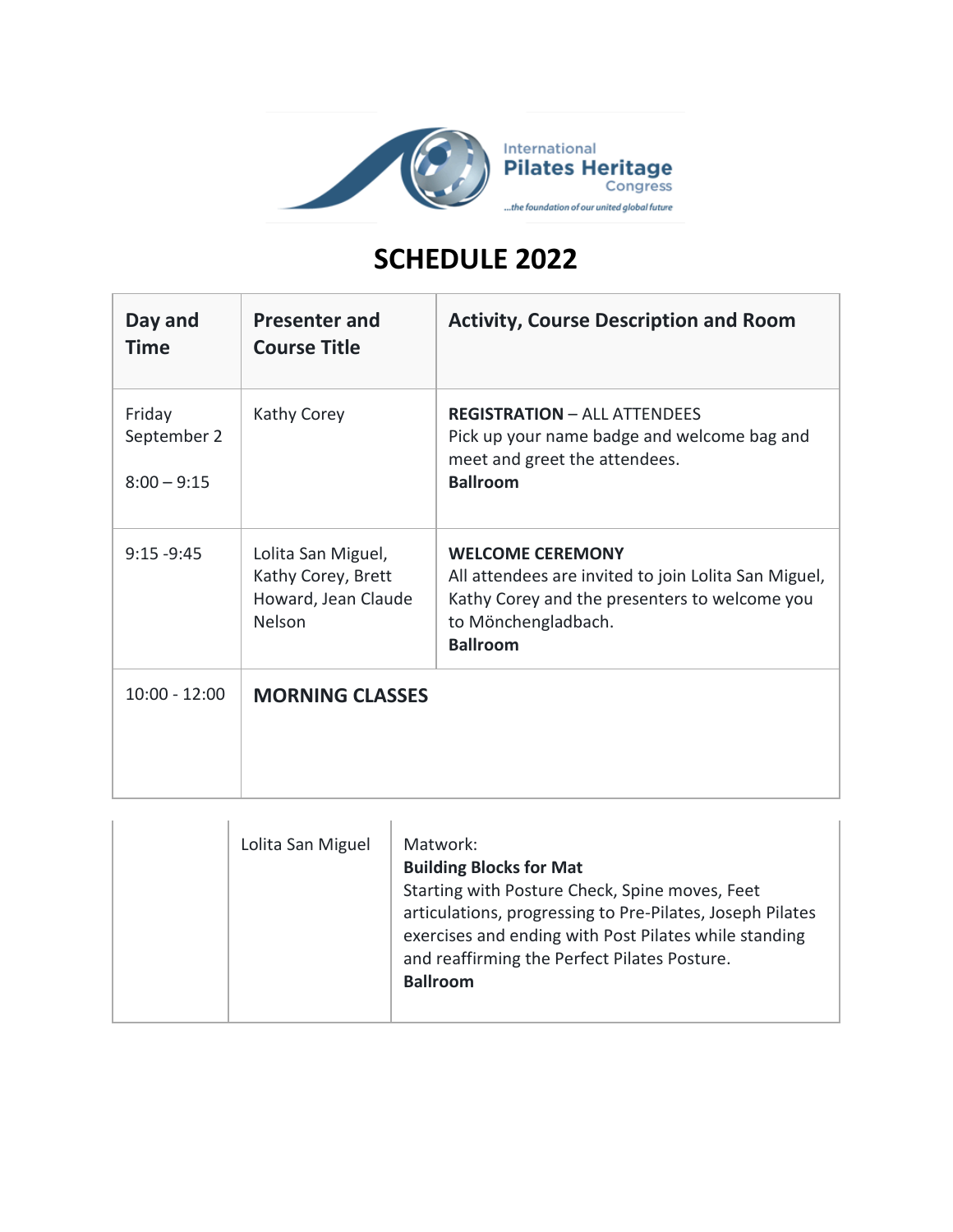|                                           | Kathy Corey               | Studio Suite:<br><b>Master Class</b><br>The building blocks to teaching are addressed with the<br>focus on how to identify clients issues and break down<br>movements to suit each clients' needs. Learn how to<br>approach the movements with a deep understanding of<br>how to apply the Pilates Technique for success in each<br>session.<br>Room 1                                                                                                                                                                            |
|-------------------------------------------|---------------------------|-----------------------------------------------------------------------------------------------------------------------------------------------------------------------------------------------------------------------------------------------------------------------------------------------------------------------------------------------------------------------------------------------------------------------------------------------------------------------------------------------------------------------------------|
|                                           | Jean Claude<br>Nelson     | Reformer:<br>"Head to Toe Reformer"<br>This workshop offers a unique approach in teaching<br>Pilates by focusing on tactile cues. By learning efficient<br>use of hand placement, we can maximize our students'<br>understanding within the Pilates System and deepen<br>their workout.<br>Room <sub>2</sub>                                                                                                                                                                                                                      |
|                                           | <b>Brett Howard</b>       | Wunda Chair:<br>The Classical Pilates Chairs (Electric Chair and Wunda<br>Chair)<br>Students will have the chance to learn the Classical<br>Electric and Wunda Chair repertoire and deepen their<br>knowledge about the two chairs. The workshop<br>consists of exercises from basic to advanced and will<br>include modifications, progressions, and advancements<br>as well as considerations for special populations.<br>Variations of the exercises from multiple of the Pilates<br>Elders are included.<br>Room <sub>3</sub> |
| $12:00 -$<br>1:30<br>$(12:00 -$<br>13:30) |                           | <b>LUNCH</b>                                                                                                                                                                                                                                                                                                                                                                                                                                                                                                                      |
| $1:30 -$<br>3:30<br>$(13:30 -$<br>15:30)  | <b>AFTERNOON CLASSES:</b> |                                                                                                                                                                                                                                                                                                                                                                                                                                                                                                                                   |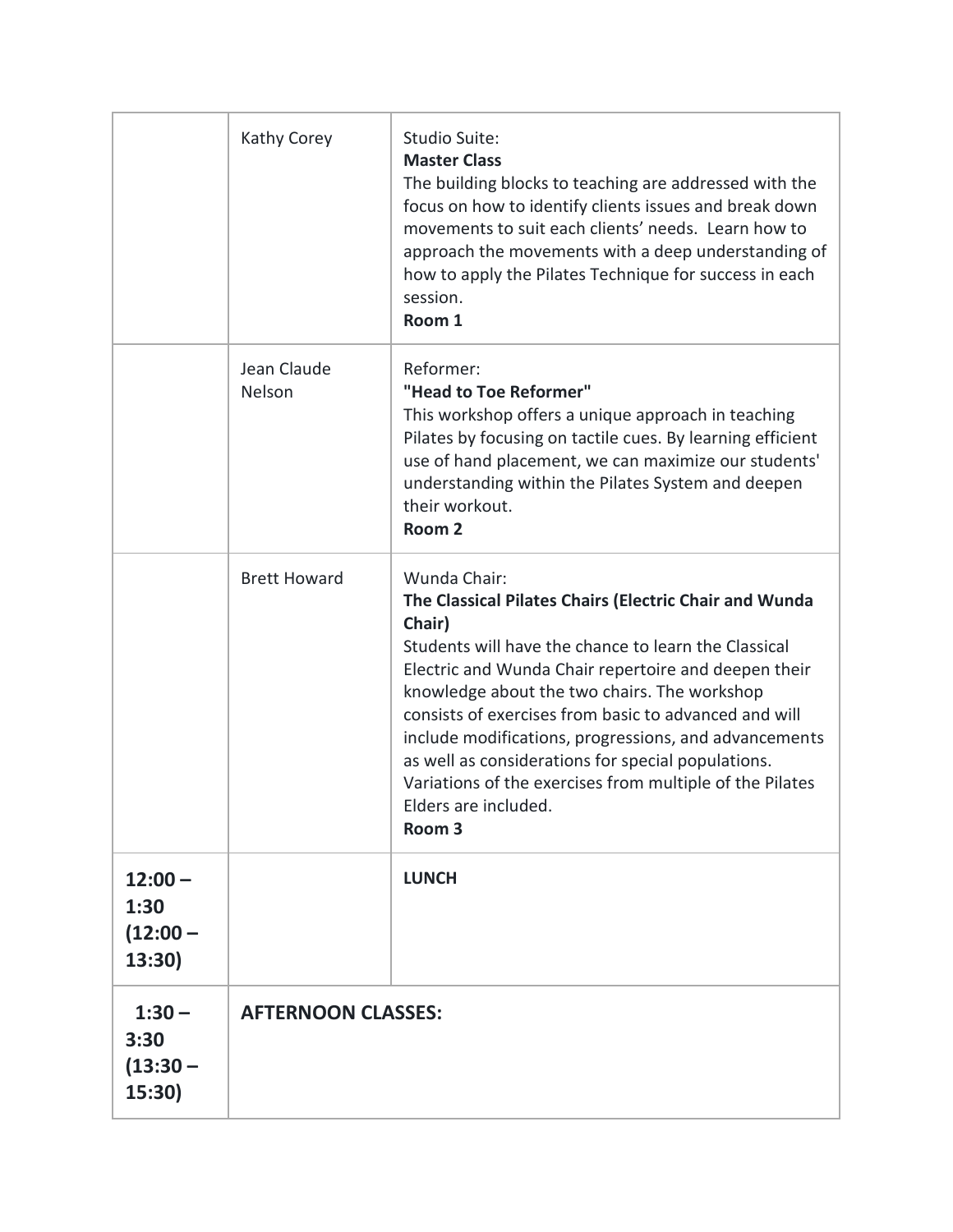| <b>Brett Howard</b>   | Matwork:<br><b>Using Scaffolding in the Pilates Mat</b><br>Scaffolding is an education theory developed by Lev<br>Vygostsky and Jerome Bruner, it is the provision of<br>sufficient support to promote learning when concepts<br>and skills are being first introduced to<br>students. Supports are gradually removed as students<br>develop autonomous learning strategies, thus<br>promoting their own cognitive, affective and<br>psychomotor learning skills and knowledge. In this<br>workshop we will apply the theory of scaffolding to the<br>Pilates Mat work, to use as a tool to meet the needs<br>and create success for all of the participants of Pilates.<br><b>Ballroom</b> |
|-----------------------|---------------------------------------------------------------------------------------------------------------------------------------------------------------------------------------------------------------------------------------------------------------------------------------------------------------------------------------------------------------------------------------------------------------------------------------------------------------------------------------------------------------------------------------------------------------------------------------------------------------------------------------------------------------------------------------------|
| Lolita San Miguel     | Studio Suite:<br>A Little of Each<br>Joe's Creative genius extended to apparatus he<br>constructed himself where he applied much of his Mat<br>work - Cadillac (Tower), Reformer, Chair, Ped o Pull,<br>Magic Circle. We will visit them all for as long as time<br>allows.<br>Room 1                                                                                                                                                                                                                                                                                                                                                                                                       |
| Kathy Corey           | Reformer:<br><b>The Rotational Reformer</b><br>Look at ways to take original repertoire movements<br>and change the dynamics of your workout with<br>rotational movements on the reformer. These<br>movements help to increase movement challenge and<br>motivate students using flow of motion and innovative<br>sequencing.<br>Room <sub>2</sub>                                                                                                                                                                                                                                                                                                                                          |
| Jean Clause<br>Nelson | Spine Corrector:<br>"Barrel Freestyle"<br>Using various barrels to free and open up articulations.<br>Barrel workouts are fun and very efficient in treating<br>thigh hips and shoulders.<br>Room <sub>3</sub>                                                                                                                                                                                                                                                                                                                                                                                                                                                                              |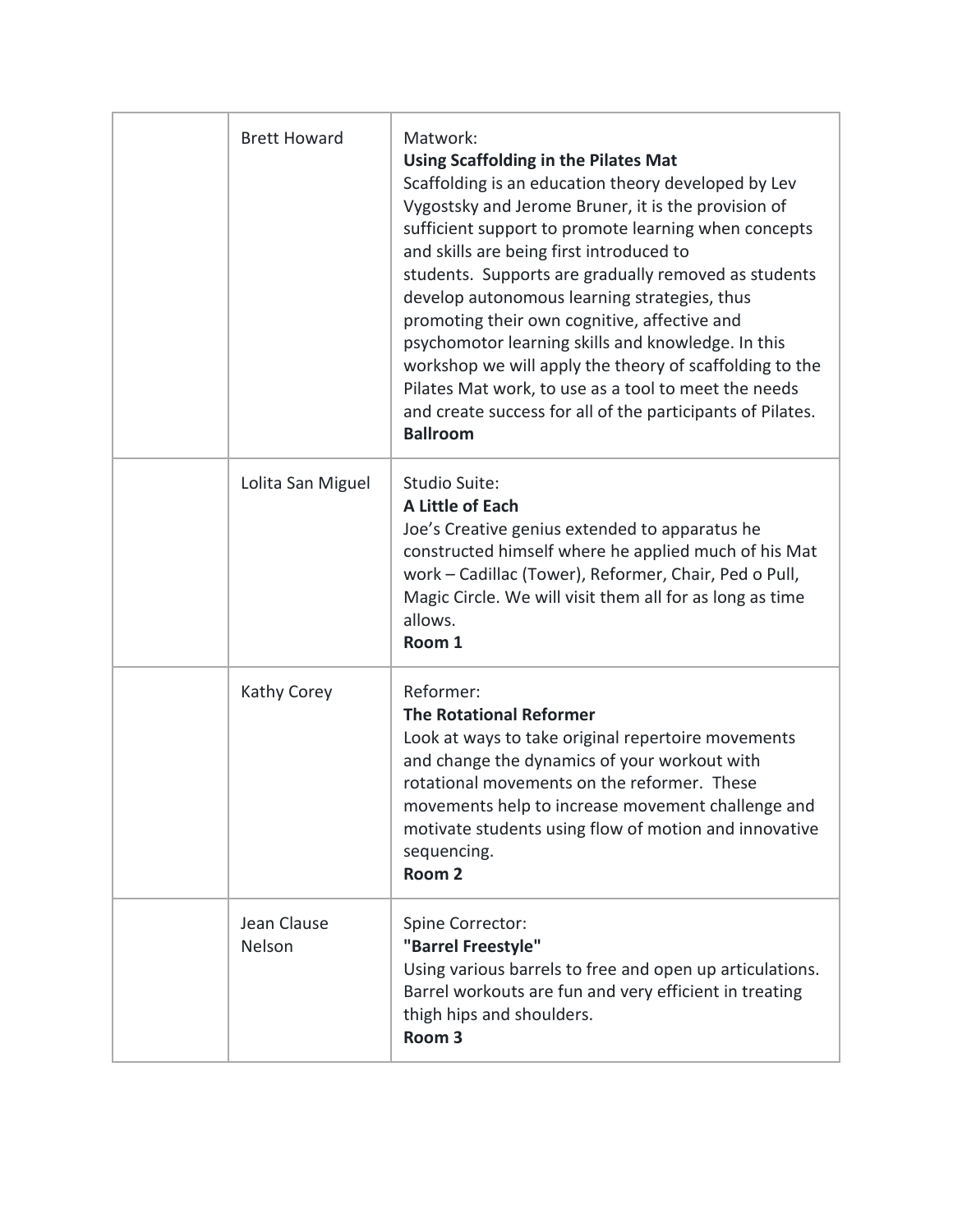| $4:30 -$<br>5:30<br>$(16:30 -$<br>17:30) | <b>CEREMONY AT</b><br><b>THE PLAQUE</b>              | All attendees are invited to join the board and<br>presenters for a special ceremony to honor Joseph<br>Pilates at his birthplace.<br><b>Entryway Haus Erholung</b>                                                                                                                                                                                                |
|------------------------------------------|------------------------------------------------------|--------------------------------------------------------------------------------------------------------------------------------------------------------------------------------------------------------------------------------------------------------------------------------------------------------------------------------------------------------------------|
| $5:30 -$<br>7:00<br>$(17:30 -$<br>19:00) | <b>Wine and</b><br><b>Cheese</b><br><b>Reception</b> | Presenters and board members invite all attendees to<br>join them for the Reception in the Ballroom<br><b>Ballroom</b>                                                                                                                                                                                                                                             |
| Saturday<br>September<br>3               | <b>MORNING CLASSES</b>                               |                                                                                                                                                                                                                                                                                                                                                                    |
| $9:00 -$<br>11:00                        | Jean Claude<br>Nelson                                | Matwork:<br>"Rhythm and Dynamics a powerful Tool"<br>This workshop will focus on using rhythm and dynamics<br>to challenge your Pilates practice on theMat. There is<br>undeniable excitement and uplifting energy when<br>"Rhythm and Dynamics" are incorporated. This will be a<br>playful approach to keep your body trim and mind<br>sharp.<br><b>Ballroom</b> |
|                                          | <b>Brett Howard</b>                                  | Studio Suite:<br><b>Pre-Pilates</b><br>The Pre Pilates workshop includes everything from the<br>initial exposure to Contrology, exercises for special<br>populations and for exercises for individuals with pre-<br>existing conditions, who require enhancements prior to<br>the complete Basic repertoire.<br>Room 1                                             |
|                                          | Lolita san Miguel                                    | Reformer:<br><b>The Universal Reformer</b><br>Mr. Pilates thought of himself as a Universal Reformer<br>and was convinced we would live in a better world, be<br>healthier and happier if we were physically fit. He was<br>right and we can all agree.                                                                                                            |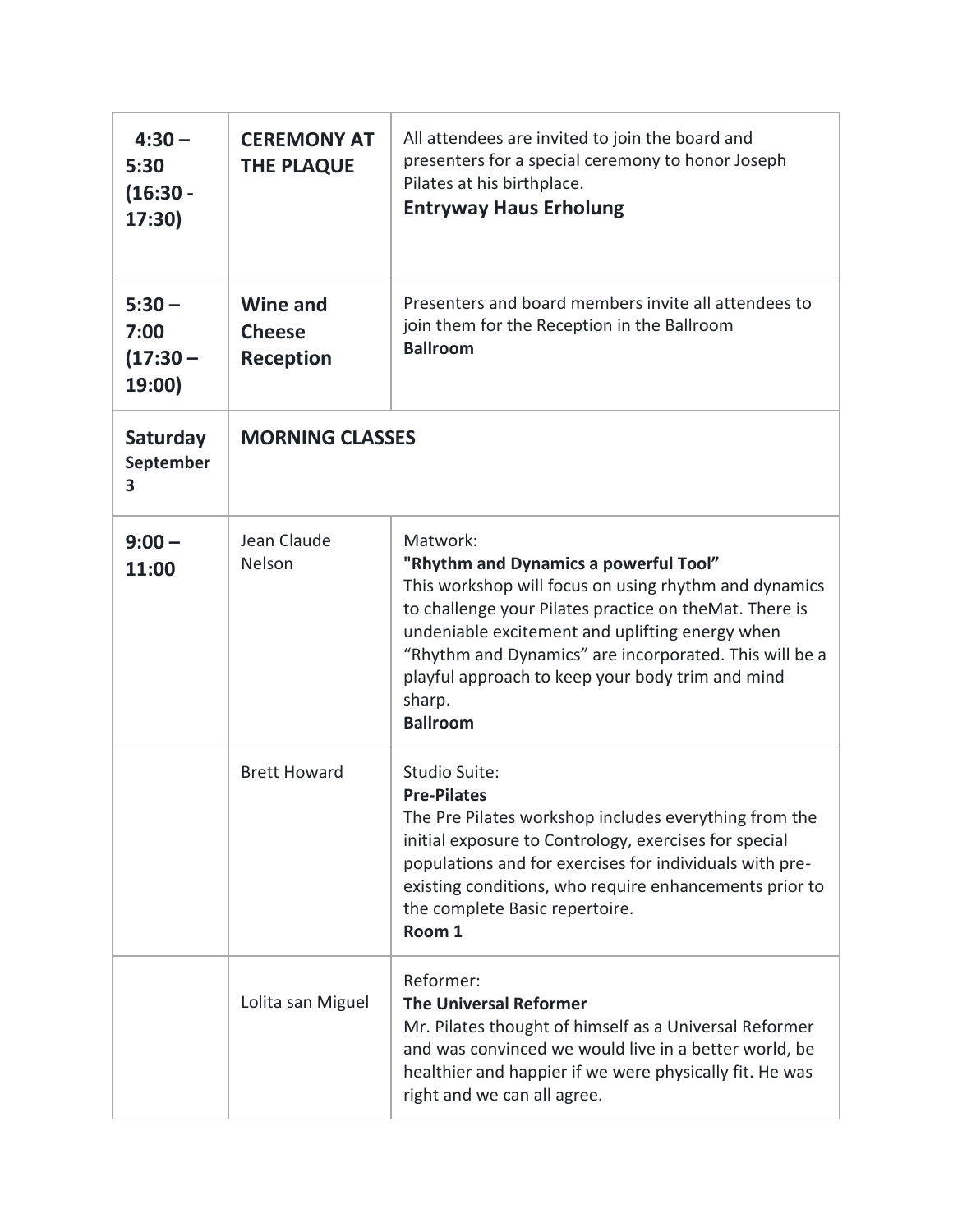|                                           |                          | Room <sub>2</sub>                                                                                                                                                                                                                                                                                                                                                                                                                                                                                               |  |
|-------------------------------------------|--------------------------|-----------------------------------------------------------------------------------------------------------------------------------------------------------------------------------------------------------------------------------------------------------------------------------------------------------------------------------------------------------------------------------------------------------------------------------------------------------------------------------------------------------------|--|
|                                           |                          |                                                                                                                                                                                                                                                                                                                                                                                                                                                                                                                 |  |
|                                           | Kathy Corey              | Ped I Pul:<br>Adding a Ped I Pul Program to your Classes<br>This simple and inexpensive original piece of<br>equipment adds value to every program and everybody<br>at all fitness levels. The program of exercises includes<br>upper body work, spinal articulation, deep abdominal<br>work, and leg and footwork. Since these exercises are<br>done standing, they improve balance and agility as well<br>as strength and flexibility.<br>Room <sub>3</sub>                                                   |  |
| $11:15 -$<br>12:30                        |                          | <b>RoundTable</b><br><b>Ballroom</b>                                                                                                                                                                                                                                                                                                                                                                                                                                                                            |  |
| $12:30 -$<br>2:00<br>$(12:30 -$<br>14:00) |                          | <b>LUNCH</b>                                                                                                                                                                                                                                                                                                                                                                                                                                                                                                    |  |
| $2:00 -$<br>5:00<br>(14:00 -<br>17:00)    | <b>AFTERNOON CLASSES</b> |                                                                                                                                                                                                                                                                                                                                                                                                                                                                                                                 |  |
|                                           | Kathy Corey              | Matwork:<br><b>Matwork: Pilates Flexibility VS Stability</b><br>This course addresses the assessment of both hyper-<br>mobility and rigidity and how to correct problems and<br>imbalances. The class helps you to correctly balance<br>core movements and functionally re-train core and<br>spinal muscles. The class teaches how to modify<br>movements for the individual needs of each client and<br>provide the essential support to maximize and stabilize<br>the movements through a complete program of |  |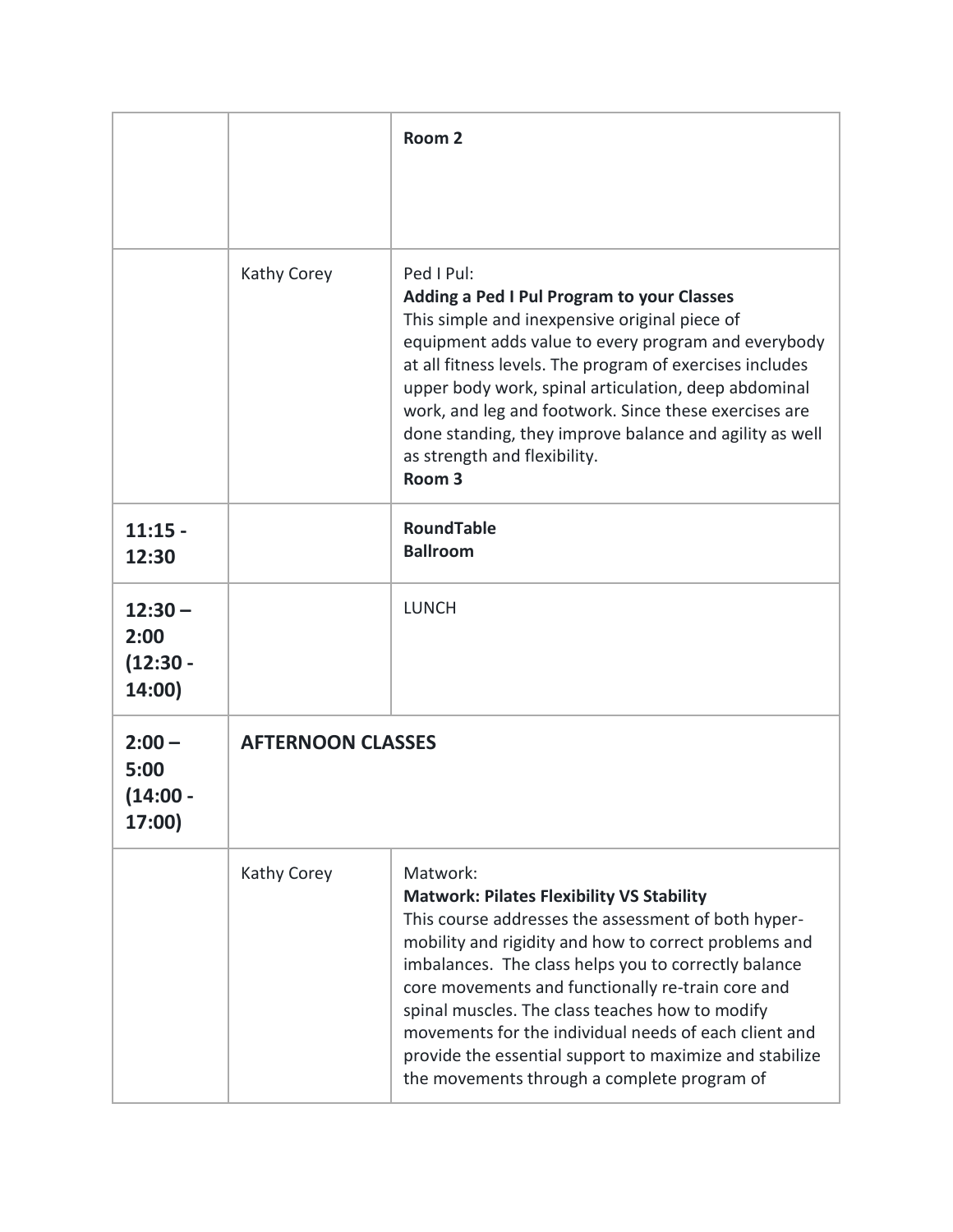|                                           |                                                       | exercises. Get an in-depth understanding of how to<br>approach the same exercises with a different focus to<br>achieve different results.<br><b>Ballroom</b>                                                                                                                                                                                                                                                                                                                                                                              |
|-------------------------------------------|-------------------------------------------------------|-------------------------------------------------------------------------------------------------------------------------------------------------------------------------------------------------------------------------------------------------------------------------------------------------------------------------------------------------------------------------------------------------------------------------------------------------------------------------------------------------------------------------------------------|
|                                           | Jean Claude<br>Nelson                                 | Studio Suite:<br>"Working with Imbalances"<br>Muscle and skeletal imbalances leading to postural<br>dysfunction are very common problems. Jean Claude<br>will look at how to address the body to correct<br>movement patterns on various Pilates apparatus.<br>Room 1                                                                                                                                                                                                                                                                     |
|                                           | <b>Brett Howard</b>                                   | Reformer:<br>Deepen your Understanding on the Universal<br>Reformer SEP SEP!<br>Students will have the chance to learn the Classical<br>repertoire and deepen their knowledge about the<br>exercises on the Universal Reformer. In the workshop<br>participants learn various approaches of scaffolding<br>and deconstructing the Pilates Reformer<br>exercises. Students will learn how to recognize the<br>skills involved in the Reformer exercises and then find<br>ways of strengthening the particular skills.<br>Room <sub>2</sub> |
|                                           | Lolita San Miguel                                     | Wunda Chair:<br>It's a Wonder<br>The Pilates Chair is a "wonder" indeed from doubling as<br>a piece of furniture to being one of his most difficult<br>yet simple apparatus. Easier to transport and by adding<br>handles and increasing its challenge.<br>Room <sub>3</sub>                                                                                                                                                                                                                                                              |
| $6:00 -$<br>22:00<br>$(18:30 -$<br>22:00) | <b>DINNER WITH</b><br><b>THE</b><br><b>PRESENTERS</b> | Attendees are invited to join the presenters for dinner<br>and a party<br><b>Ballroom</b>                                                                                                                                                                                                                                                                                                                                                                                                                                                 |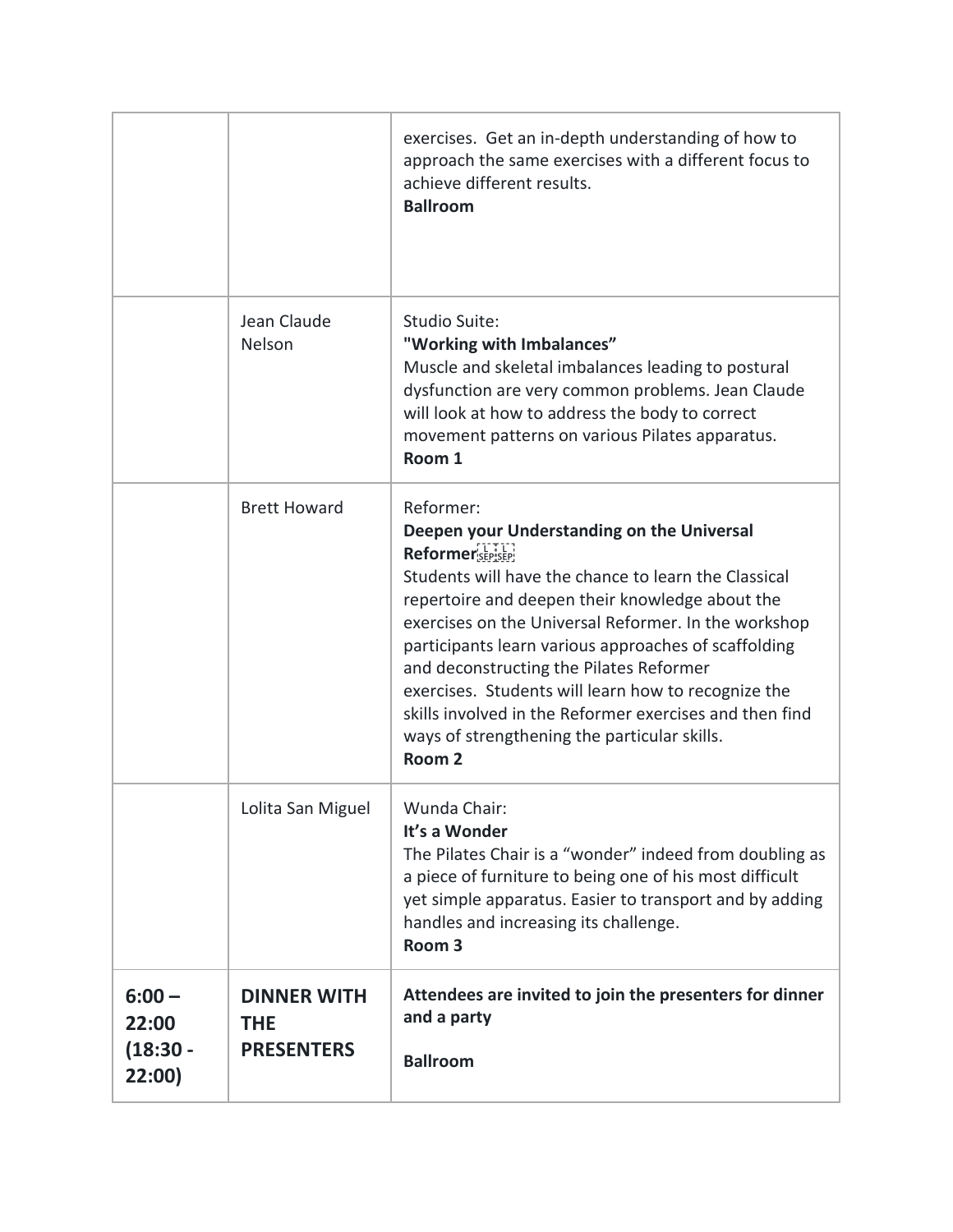| <b>Sunday</b><br>September<br>4 | <b>LOLITA'S BODY</b><br><b>WALK</b> | All attendees are invited to come to this activity.<br><b>Entryway Haus Erholung</b>                                                                                                                                                                                                                                                                                                                                                                                                                                                                                                                    |
|---------------------------------|-------------------------------------|---------------------------------------------------------------------------------------------------------------------------------------------------------------------------------------------------------------------------------------------------------------------------------------------------------------------------------------------------------------------------------------------------------------------------------------------------------------------------------------------------------------------------------------------------------------------------------------------------------|
| $9:00 -$<br>11:00               | <b>MORNING CLASSES</b>              |                                                                                                                                                                                                                                                                                                                                                                                                                                                                                                                                                                                                         |
|                                 | <b>Brett Howard</b>                 | Matwork:<br><b>The Classical Mat Repertoire</b><br>Students will have the chance to learn the Classical Mat<br>repertoire and deepen their knowledge about the Mat.<br>The workshop addresses the original 34 Mat exercises<br>from Joseph Pilates but also the extended Mat order by<br>Romana Kryzanowska. The workshop consists of<br>exercises from basic to advanced and will include<br>modifications, progressions and advancements as well<br>as considerations for special populations. Variations of<br>the exercises from multiple of the Pilates Elders are<br>included.<br><b>Ballroom</b> |
|                                 | Lolita san Miguel                   | Studio Suite:<br>A Little of Each<br>Joe's Creative genius extended to apparatus he<br>constructed himself where he applied much of his Mat<br>work - Cadillac (Tower), Reformer, Chair, Ped o Pull,<br>Magic Circle. We will visit them all for as long as time<br>allows<br>Room 1                                                                                                                                                                                                                                                                                                                    |
|                                 | Jean Claude<br><b>Nelson</b>        | Reformer:<br>"Stay Connected"<br>In this workshop we will bring our attention to the<br>proper execution of each movement and fine-tuning<br>details with exercises of the intermediate Reformer<br>repertoire. Our main focus will be on learning to keep a<br>constant connection to our center during the exercises<br>and the transitions.<br>Room <sub>2</sub>                                                                                                                                                                                                                                     |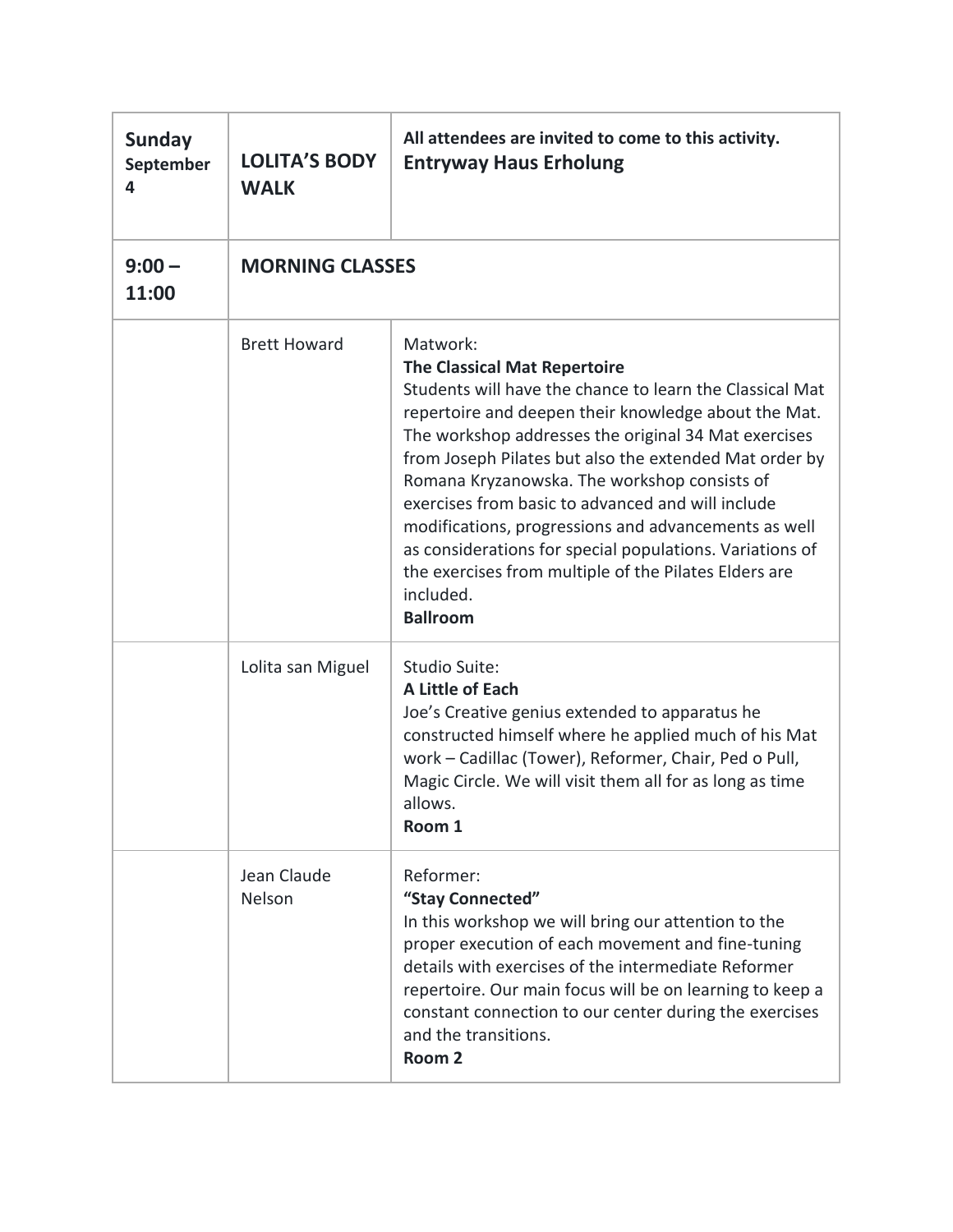|                                           | Kathy Corey              | Spine Corrector:<br><b>Functional Training for the Spine : Spine Correctors</b><br>and Asymmetrical Movement<br>This course addresses spinal imbalances from<br>functional to structural and teaches how to assess core<br>misalignments. Flexion, extension, side bending, and<br>rotational movements are explored with breath work<br>to correctly balance core movements. This class helps<br>you to develop an understanding of dynamic alignment<br>and asymmetrical patterning to functionally re-train<br>core and spinal muscles. The Spine Corrector provides<br>the essential support to maximize dimensional rotation<br>of the spine through its varied ranges of motion.<br>Room <sub>3</sub> |
|-------------------------------------------|--------------------------|-------------------------------------------------------------------------------------------------------------------------------------------------------------------------------------------------------------------------------------------------------------------------------------------------------------------------------------------------------------------------------------------------------------------------------------------------------------------------------------------------------------------------------------------------------------------------------------------------------------------------------------------------------------------------------------------------------------|
| $11:15 -$<br>12:15                        | <b>All Attendees</b>     | Meet in entryway Haus Erholung for a walking tour of<br>Joseph Pilates homes                                                                                                                                                                                                                                                                                                                                                                                                                                                                                                                                                                                                                                |
| $12:15 -$<br>1:30<br>$(12:15 -$<br>13:30) |                          | <b>LUNCH</b>                                                                                                                                                                                                                                                                                                                                                                                                                                                                                                                                                                                                                                                                                                |
| $1:30 -$<br>3:30                          | <b>AFTERNOON CLASSES</b> |                                                                                                                                                                                                                                                                                                                                                                                                                                                                                                                                                                                                                                                                                                             |
| $(13:30 -$<br>15:30)                      |                          |                                                                                                                                                                                                                                                                                                                                                                                                                                                                                                                                                                                                                                                                                                             |
|                                           | Lolita san Miguel        | Matwork:<br><b>Building Blocks for Mat</b><br>Starting with Posture Check, Spine moves, Feet<br>articulations, progressing to Pre-Pilates, Joseph Pilates<br>exercises and ending with Post Pilates while standing<br>and reaffirming the Perfect Pilates Posture.<br><b>Ballroom</b>                                                                                                                                                                                                                                                                                                                                                                                                                       |